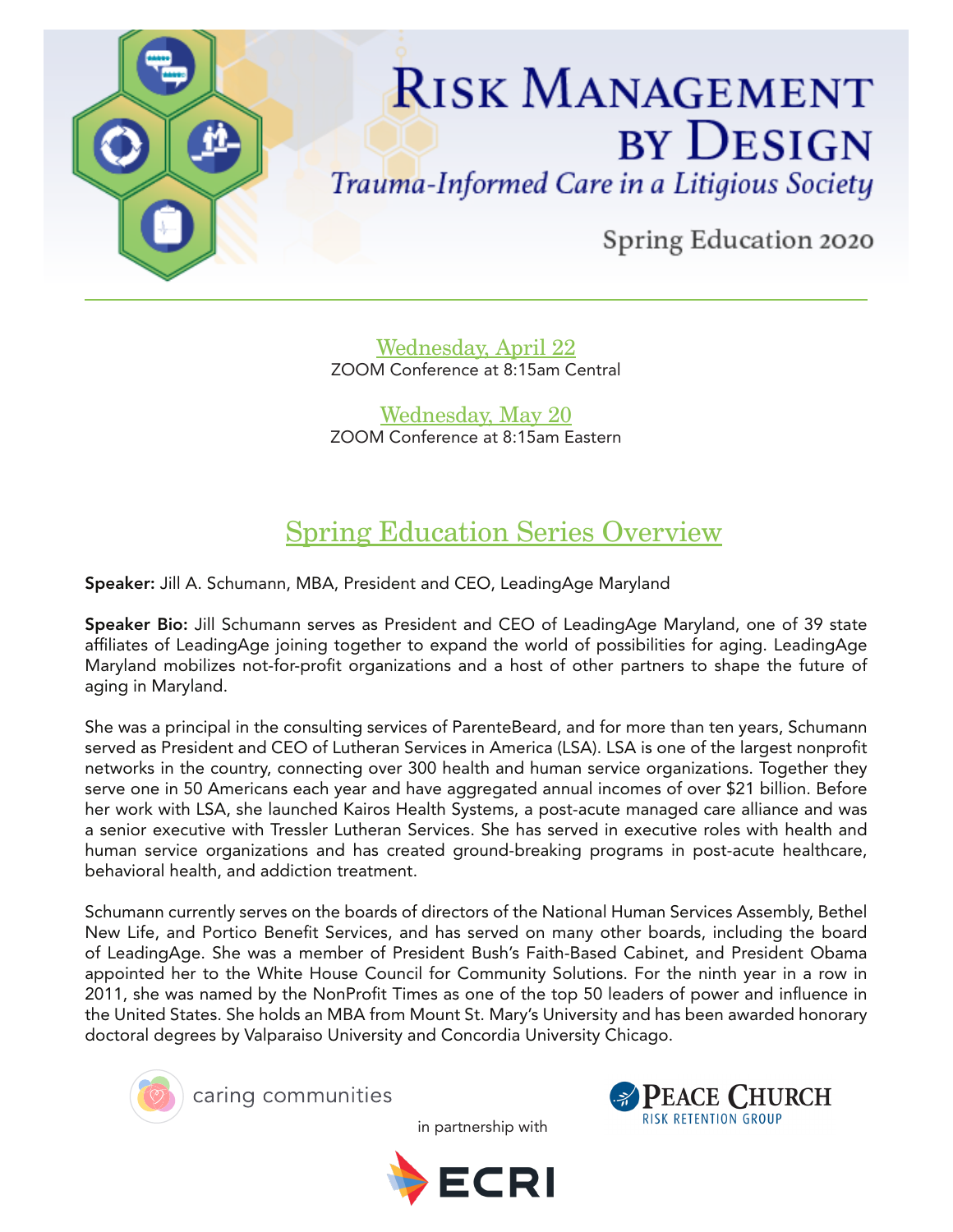# Spring Education Series Objectives

This year's Spring Education Series provided by Caring Communities and Peace Church Risk Retention Group focuses on Trauma-Informed Care. A trauma-informed organization realizes the widespread impact of trauma and recognizes the signs and symptoms of injury in residents, families, and staff. This organization will respond by fully integrating knowledge about trauma into policies, procedures, and practices to reflect this awareness, and may support trauma-informed care with activities such as screening and assessments. This virtual conference will provide a foundation for trauma-informed care, and help your teams to implement this approach successfully and to yield multiple benefits for residents, staff, and all who are a part of your community. This proactive approach to safety improves resident and staff experiences resulting in fewer incidents and claims.

Nursing and NCERS (NHA) continuing education credits will be provided.

#### Spring Education Series Objectives

- Understand the concept of trauma-informed care and how it creates safety for those impacted by violence and trauma.
- Participants will be able to explain why trauma-informed care is important to the aging services industry and in their roles as aging services providers.
- Learn techniques to manage risks with a trauma-informed approach.
- Learn how to build a trauma-informed culture for your staff.

# Spring Education – Agenda

| $8:15$ a.m. $-8:30$ a.m. | Welcome and Introductions                             |
|--------------------------|-------------------------------------------------------|
| $8:30$ a.m. $-9:45$ a.m. | <b>Session 1: Foundations of Trauma-Informed Care</b> |

#### Session Description

This session will focus on: defining trauma, reviewing the effects of trauma on older adults, and describing the principles and practices of trauma-informed care.

Intermittently, participants will share their perspectives on trauma and their observations regarding situations in which trauma was, or might have been, at play. Participants will explore their own beliefs and attitudes regarding trauma. This activity will be accomplished virtually through interactive features such as polling and chat questions and comments.

#### Session Learning Objectives

Upon conclusion of this session, attendees will be able to:

- Understand the state of current research on trauma as it affects older adults.
- Describe how SAMHSA<sup>1</sup> defines trauma-informed care and the principles and practices involved.
- Understand the term "trauma-informed care" and its relevance in organizational policies and procedures.
- Develop action plans to strengthen trauma-informed care practices within their organizations.

9:45 a.m. – 10:00 a.m. Break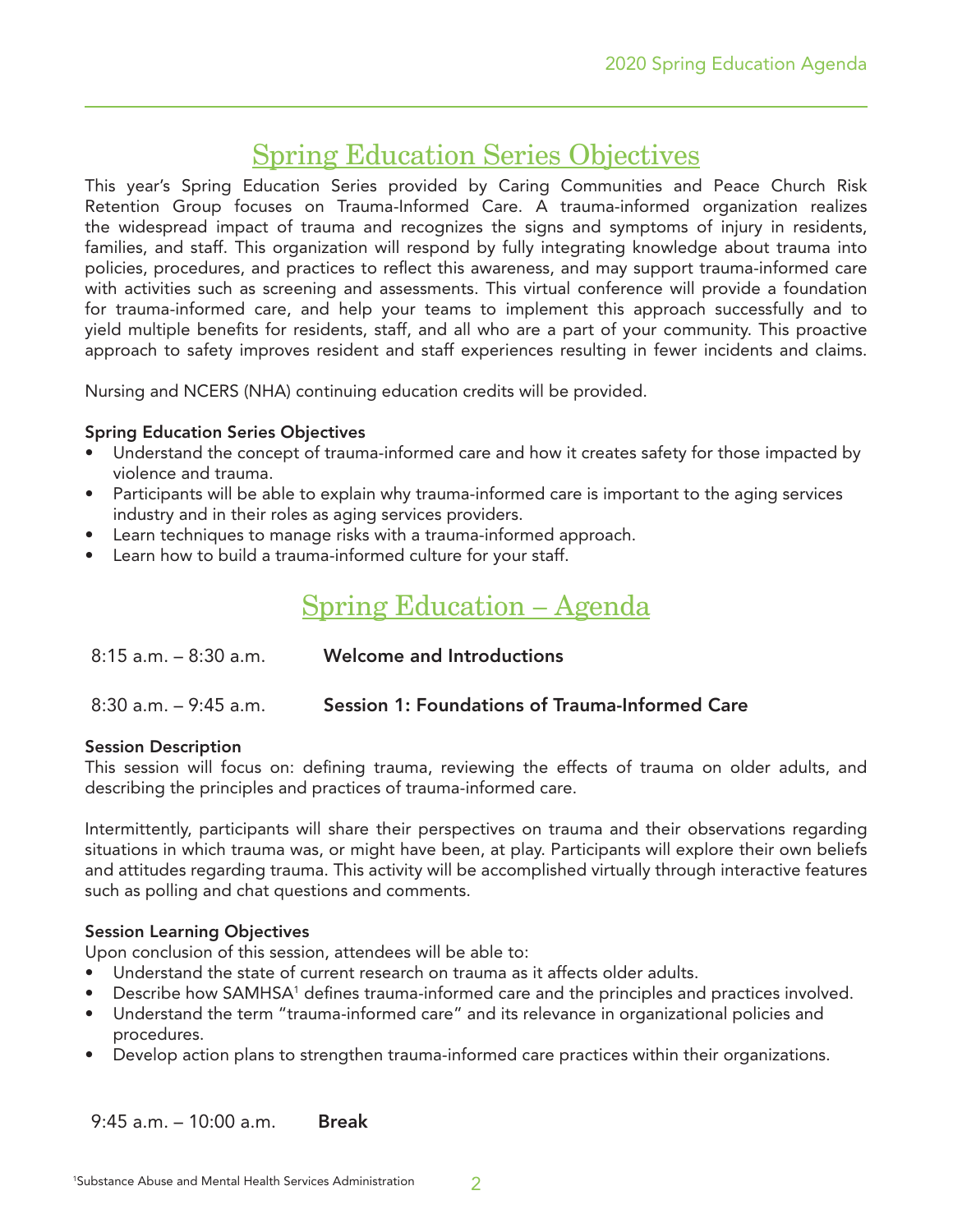## 10:00 a.m. – 11:15 a.m. Session 2: Implementing Trauma-Informed Care

#### Session Description

This session will review the levels of implementing trauma-informed care, from basic compliance with mandates to highly integrated programs engaging staff, families, older adults, and collaborative partners. Important steps in implementation and concrete resources will be highlighted.

Intermittently, participants will complete several exercises, including creating an inventory of what they are currently doing to reinforce the six major principles of trauma-informed care; and an organizational assessment.

#### Session Learning Objectives

Upon conclusion of this session, attendees will be able to:

- Review the processes, tools, and resources for implementing trauma-informed care in their organization.
- Gain a familiarity with the six principles of trauma-informed care.
- Identify strategies for promoting trauma-informed care.

11:15 a.m. – 11:30 a.m. Break

11:30 a.m. – 12:30 p.m. Session 3: Going Deeper

#### Session Description

This session will explore the complexities of trauma-informed care. Discussions will include neurocognitive disorders, mental health and substance misuse issues, domestic violence and elder abuse, setting and context, staff wellness, and organizational culture. Risks and ways to mitigate them will be identified.

Participants will create a list of community and supportive resources they have or need to enlist. They will create draft plans to deal with risks and identify other individuals in their organizations that need to be involved.

#### Session Learning Objectives

Upon conclusion of this session, attendees will be able to:

- Develop action plans to strengthen trauma-informed care practices within their organization.
- Consider risks associated with trauma and trauma-informed care implementation and identify ways to help mitigate those risks.
- Identify staff training and learning opportunities using trauma-informed care principles.

12:30 p.m. – 1:30 p.m. Lunch

1:30 p.m. – 2:45 p.m. Session 4: Member Presentations

#### Session Description

This session will provide a forum for sharing innovative ideas and educational innovations. Members will present successful programs, techniques, and lessons learned that improve quality and increase safety within their communities. These presentations represent innovative ideas and care delivery practices that decrease risks, improve quality, and increase safety for residents.